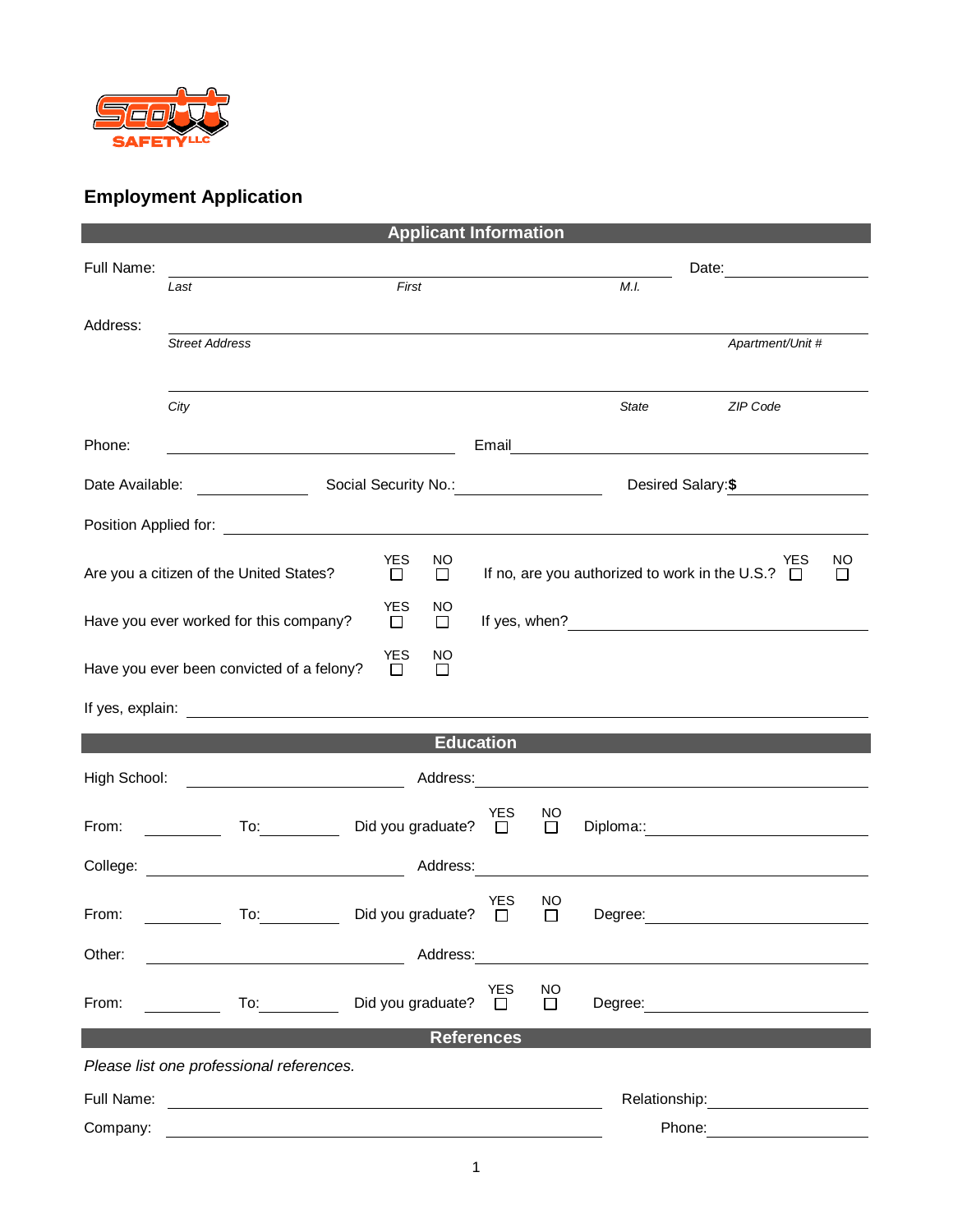| <b>Previous Employment</b> |  |
|----------------------------|--|
|----------------------------|--|

| Company:                                                                                    | <u> 1980 - Jan Samuel Barbara, martin da shekara tsara 1980 - Andrea Samuel Barbara, marka a shekara tsara 1980 - </u>                                                                                                         |                                         |                  | Phone: 2008 2010 2010 2010 2010 2021 2022 2023 2024 2022 2023 2024 2022 2023 2024 2025 2026 2027 2028 2021 20                                                                                                                          |  |  |  |  |  |
|---------------------------------------------------------------------------------------------|--------------------------------------------------------------------------------------------------------------------------------------------------------------------------------------------------------------------------------|-----------------------------------------|------------------|----------------------------------------------------------------------------------------------------------------------------------------------------------------------------------------------------------------------------------------|--|--|--|--|--|
| Address:                                                                                    |                                                                                                                                                                                                                                |                                         |                  | Supervisor: <u>______________</u>                                                                                                                                                                                                      |  |  |  |  |  |
| Job Title:                                                                                  | Starting Salary:\$                                                                                                                                                                                                             | Ending Salary:\$                        |                  |                                                                                                                                                                                                                                        |  |  |  |  |  |
|                                                                                             |                                                                                                                                                                                                                                |                                         |                  |                                                                                                                                                                                                                                        |  |  |  |  |  |
| From:                                                                                       | $To: \begin{tabular}{ c c c } \hline \quad \quad & \quad \quad & \quad \quad \\ \hline \end{tabular}$                                                                                                                          | Reason for Leaving:<br><u> Leaving:</u> |                  |                                                                                                                                                                                                                                        |  |  |  |  |  |
|                                                                                             | May we contact your previous supervisor for a reference?                                                                                                                                                                       | <b>YES</b><br>$\mathsf{L}$              | NO<br>$\perp$    |                                                                                                                                                                                                                                        |  |  |  |  |  |
| Company:                                                                                    | <u> 1980 - Johann Barn, mars ann an t-Amhain Aonaich an t-Aonaich an t-Aonaich an t-Aonaich an t-Aonaich an t-Aon</u>                                                                                                          |                                         |                  | Phone: 2008 2010 2010 2010 2010 2021 2022 2023 2024 2022 2023 2024 2022 2023 2024 2025 2026 2027 2028 2021 20                                                                                                                          |  |  |  |  |  |
| Address:                                                                                    | <u> 1989 - Johann Barbara, martin amerikan basar dan berasal dalam basa dalam basar dalam basar dalam basar dala</u>                                                                                                           |                                         |                  | Supervisor: 2000                                                                                                                                                                                                                       |  |  |  |  |  |
| Job Title:                                                                                  |                                                                                                                                                                                                                                | Starting Salary:\$                      |                  | Ending Salary:\$                                                                                                                                                                                                                       |  |  |  |  |  |
|                                                                                             |                                                                                                                                                                                                                                |                                         |                  |                                                                                                                                                                                                                                        |  |  |  |  |  |
| From:                                                                                       | To: the contract of the contract of the contract of the contract of the contract of the contract of the contract of the contract of the contract of the contract of the contract of the contract of the contract of the contra |                                         |                  |                                                                                                                                                                                                                                        |  |  |  |  |  |
| <b>YES</b><br>NO<br>May we contact your previous supervisor for a reference?<br>П<br>$\Box$ |                                                                                                                                                                                                                                |                                         |                  |                                                                                                                                                                                                                                        |  |  |  |  |  |
| Company:                                                                                    |                                                                                                                                                                                                                                |                                         |                  |                                                                                                                                                                                                                                        |  |  |  |  |  |
| Address:                                                                                    |                                                                                                                                                                                                                                |                                         |                  | Supervisor: Victor Contract Contract Contract Contract Contract Contract Contract Contract Contract Contract Co                                                                                                                        |  |  |  |  |  |
| Job Title:                                                                                  | Starting Salary:\$                                                                                                                                                                                                             |                                         | Ending Salary:\$ |                                                                                                                                                                                                                                        |  |  |  |  |  |
| Responsibilities:                                                                           |                                                                                                                                                                                                                                |                                         |                  |                                                                                                                                                                                                                                        |  |  |  |  |  |
| From:                                                                                       | To: $\overline{\phantom{a}0}$                                                                                                                                                                                                  |                                         |                  | Reason for Leaving:<br><u>Next and the set of the set of the set of the set of the set of the set of the set of the set of the set of the set of the set of the set of the set of the set of the set of the set of the set of the </u> |  |  |  |  |  |
|                                                                                             | May we contact your previous supervisor for a reference?                                                                                                                                                                       | <b>YES</b><br>$\Box$                    | <b>NO</b><br>□   |                                                                                                                                                                                                                                        |  |  |  |  |  |
| <b>Military Service</b>                                                                     |                                                                                                                                                                                                                                |                                         |                  |                                                                                                                                                                                                                                        |  |  |  |  |  |
| Branch:                                                                                     | <u> 1980 - Johann Barn, mars ann an t-Amhain Aonaich an t-Aonaich an t-Aonaich ann an t-Aonaich ann an t-Aonaich</u>                                                                                                           |                                         |                  | From: $\qquad \qquad$                                                                                                                                                                                                                  |  |  |  |  |  |
| Rank at Discharge:                                                                          |                                                                                                                                                                                                                                |                                         |                  |                                                                                                                                                                                                                                        |  |  |  |  |  |
| If other than honorable, explain:                                                           |                                                                                                                                                                                                                                |                                         |                  |                                                                                                                                                                                                                                        |  |  |  |  |  |